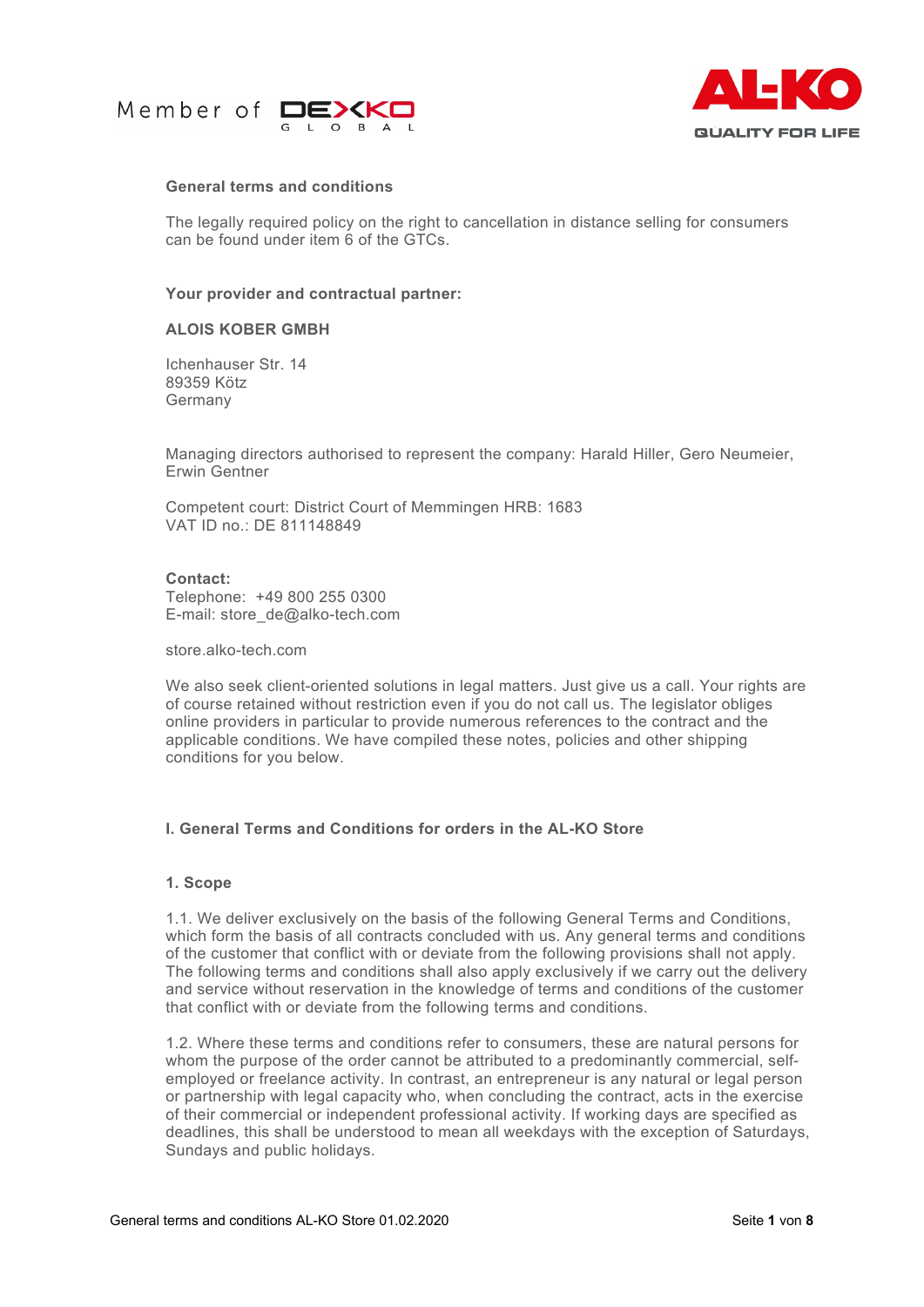



1.3. For customers who are not consumers, our General Terms and Conditions for Deliveries to Entrepreneurs apply (see below, Section II).

## **2. Option to store and view the contract text**

2.1. You can view these General Terms and Conditions with the included general contractual provisions on our website [https://store.alko-tech.com/en-us/.](http://www.store.alko-tech.com/de) You can also print or save this document by using the usual functions of your internet service program (=browser).

2.2. You can also additionally simply archive your order data by either downloading the GTCs and saving the data summarised on the last page of the order process in the online shop using your browser functions, or you can wait for the automatic order confirmation, which we will additionally send to you by e-mail after completion of your order to the email address you have provided. This order confirmation contains your order data once again and can be easily printed out or saved with your e-mail program.

2.3. Your order data will be stored by us in compliance with the provisions of data protection law (see also section 9 below).

### **3. Contractual partner, language, order process and conclusion of contract**

3.1. Your contractual partner is Alois Kober GmbH, Ichenhauser Straße 14, 89359 Kötz, Germany. Contracts in our Internet shop can currently only be concluded in German and only for deliveries to addresses within Germany.

### 3.2. Order process:

3.2.1 Technical procedure of an order and conclusion of a contract

In order to purchase an item from the AL-KO Store, the customer must place an order. The following technical steps are required for this:

a. The customer first selects the goods from AL-KO Store's offer. This is done by simply clicking on the goods. By clicking on the button 'Add to cart' the goods are added to the customer's shopping basket.

b. The customer can then click on the 'Proceed to checkout' button. They are then redirected to a page where the customer can either log in, register as a new customer or access the AL-KO Store checkout process as a guest. Within the checkout process, the customer is guided through the selection of delivery information, delivery method and payment information.

c. After selecting the payment method, the customer is taken to the order overview page. If the customer clicks on the 'PAY' button, the customer places a binding order with AL-KO Store for the goods contained in the shopping basket ('binding offer to buy'). Reference is made to the AL-KO Store's applicable General Terms and Conditions and

privacy policy and must be confirmed via OPT-IN. The customer is then forwarded to the respective payment service provider in SSL-encrypted form.

d. The customer will subsequently receive a confirmation e-mail that AL-KO Store has received the order and will check it further.

### 3.2.2. Detection and correction of input errors

The customer can change or delete the contents of the shopping basket by clicking on the Shopping Cart menu item. Changes can be made using the mouse or, on mobile devices, the cursor and the finger. For this purpose, click with the mouse button or tap with the fingers on the quantity specification to be changed and overwrite it, or click the 'Remove' button. The shopping basket must then be recalculated using the 'Update' button. By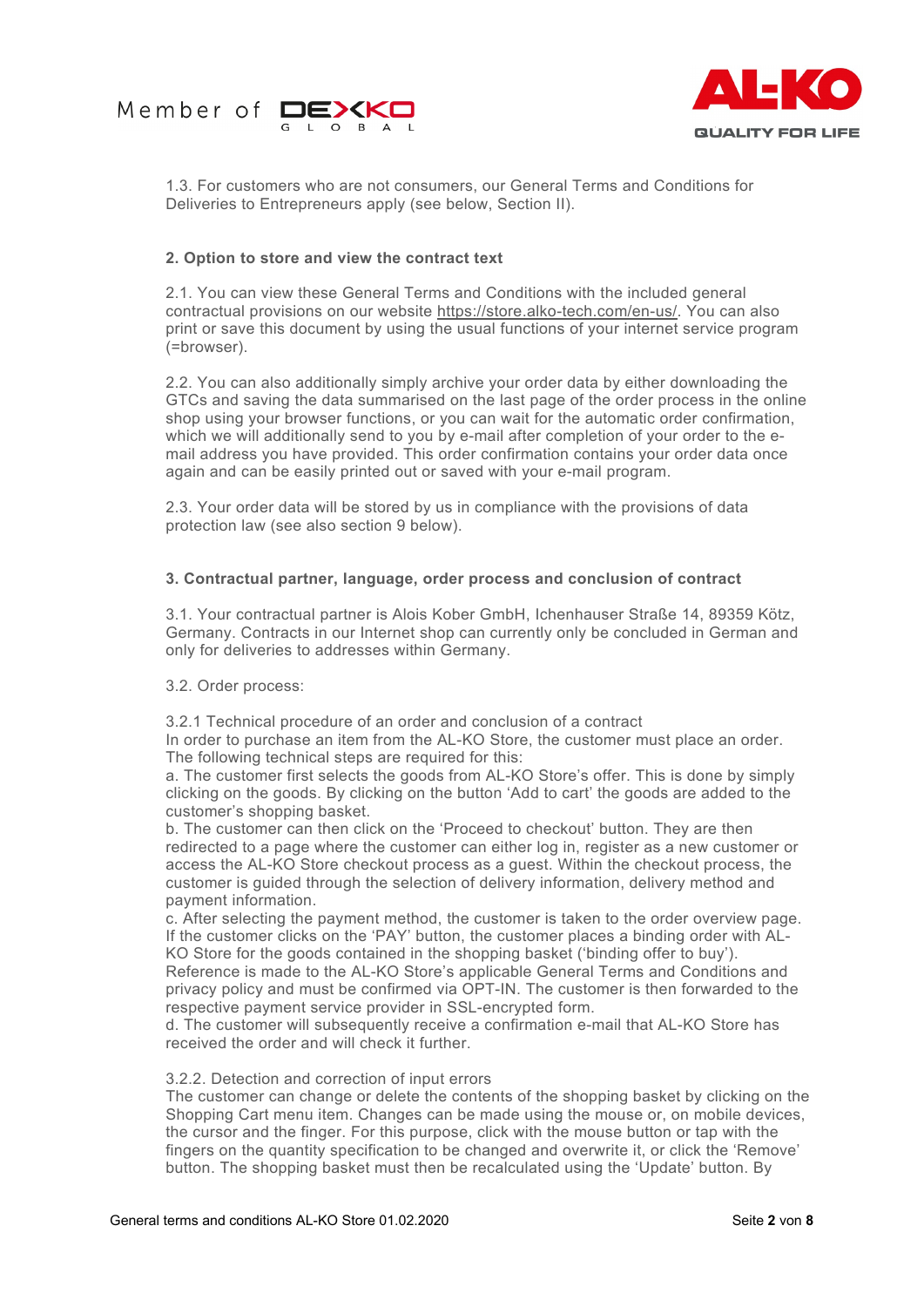



clicking on the 'Proceed to checkout' button, the customer is forwarded to a page where they are given the opportunity to register if they are not yet registered as a customer in the AL-KO Store IT system. During the checkout process, the customer can check and change their delivery and payment preferences and view the General Terms and Conditions and privacy policy. By clicking the 'Continue' button on the order overview, the customer is taken to the confirmation page where they can check all the details again as well as change them. The customer can cancel their order at this point, in which case a contract is not concluded.

### 3.2.3. Contract content; essential characteristics of the goods

The content of the contract concluded between the customer and AL-KO Store and thus also the essential characteristics of the goods shall be determined by the description of the goods posted by AL-KO Store in the online shop. Section 434 (1) sentence 3 of the German Civil Code and individual agreements between the bidder/customer and AL-KO Store shall remain unaffected by this provision.

#### 3.3. Conclusion of contract

The presentation and advertising of the products in the online shop does not constitute a legally binding offer, but a non-binding online catalogue. By clicking the 'PAY' button you place a binding order for the goods contained in the shopping basket. The confirmation of receipt of the order is sent as soon as the order has been submitted. This confirmation is for your information only and does not constitute acceptance of the contract. The contract shall not be concluded until we have issued a declaration of acceptance, which we may send within ten days by means of a separate e-mail (order confirmation) or by delivering the goods. In this e-mail or in a separate e-mail, but no later than upon delivery of the goods, the contract text (consisting of the order, GTCs and order confirmation) shall be sent by us to the customer on a durable data medium (e-mail or paper printout) (contract confirmation). The contract text is stored in compliance with data protection laws.

## **4. Offers, prices, shipping costs**

4.1 Our promotional offers are non-binding and subject to change as long as they do not become the content of a contractual agreement. For orders in our online shop, the prices listed in the offer at the time of the order apply. The prices stated are final prices, i.e. they include the applicable German statutory value-added tax and other price components.

4.2. The shipping costs are found in the checkout process in the delivery method selection or in your order summary.

### **5. Payment, delivery**

5.1. We only offer the payment options stated in our online shop. Payments are to be made in any case without deduction and are due within 14 days after receipt of the goods at the latest. In the event of default, we shall claim at least the statutory default interest, whereby we reserve the right to add further interest actually accrued. The customer shall be free to prove that we incurred lower damages.

5.2. We endeavour to deliver ordered goods without delay. When ordering stock items, shipping usually takes place within 5 working days (assuming receipt of money depending on payment method).

5.3. The obligation to deliver shall not apply if we ourselves are not supplied correctly and on time and are not responsible for the lack of availability. If the goods are not available, we will inform you immediately and any advance payment will be refunded without delay.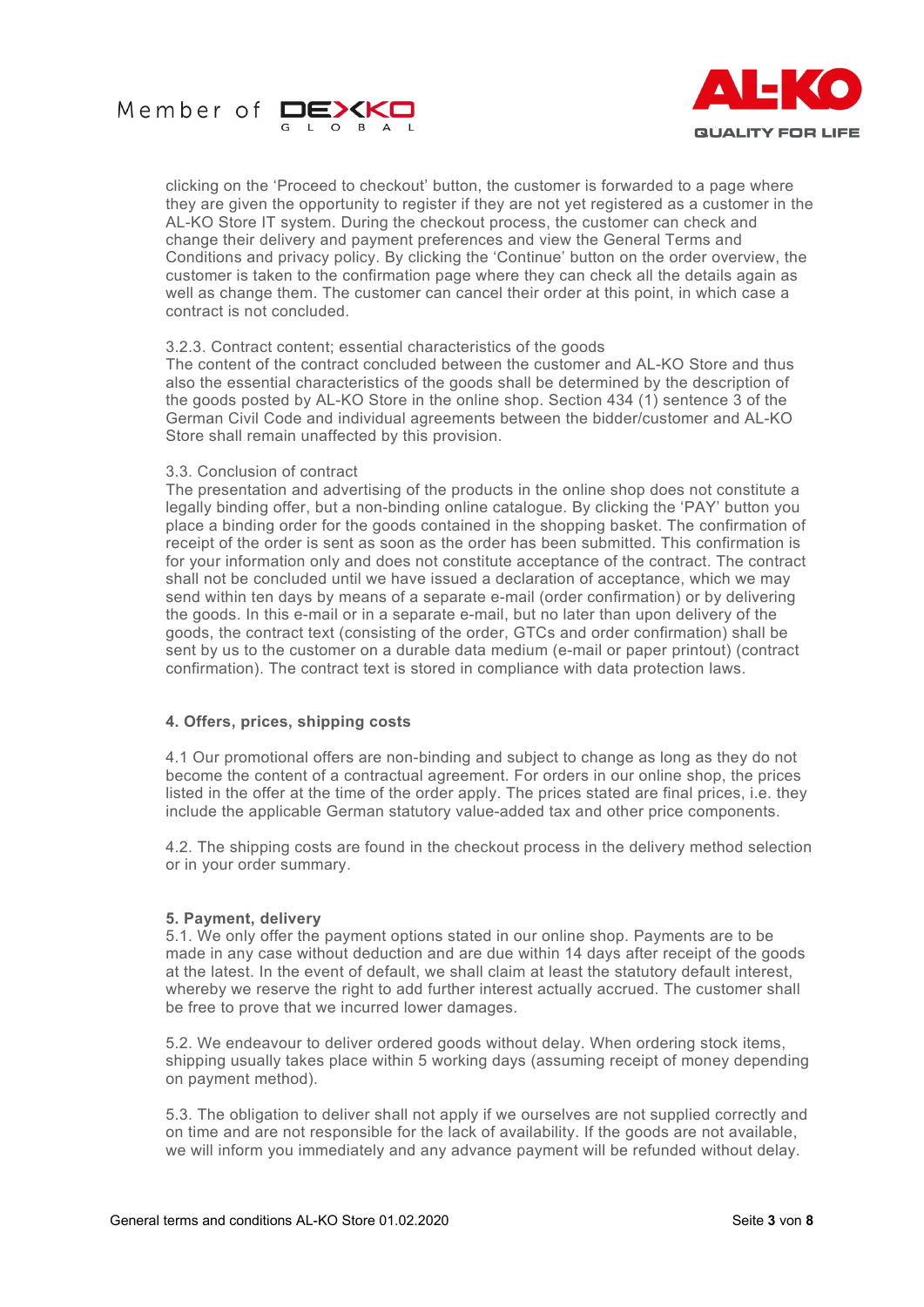



5.4. The delivery time shall be extended appropriately in the event of any strike measures or lockouts affecting the delivery as well as other circumstances for which we are not responsible, in particular in cases of delays in delivery due to force majeure. We will inform the buyer of the beginning and end of such hindrances without delay.

5.5. In the case of consumers, the risk of accidental loss and accidental deterioration of the goods sold shall pass in the case of sales shipment to the consumer or a recipient designated by the consumer upon delivery of the goods. This applies regardless of whether the shipment is insured or not. Otherwise, the risk of accidental loss and accidental deterioration of the goods shall pass to the buyer upon handover, in the case of sales shipment upon delivery of the goods to the forwarding agent or other person or institution designated to carry out the shipment.

5.6. The following delivery restrictions apply: We only deliver to addresses within Germany.

5.7. It is not possible to send items to mailboxes or hold items in postal storage.

## **5.8 Payment with Mollie B.V. and Paypal**

### 5.8.1 Payment with Mollie B.V.

We offer payment with Visa and instant transfer with Mollie B.V. By selecting one of the above-mentioned payment methods, you will be forwarded to Mollie B.V. via SSL encryption for payment processing. Mollie B.V.'s terms and conditions apply to the means of payment. You can find these at: [https://www.mollie.com/en/user-agreement](https://www.mollie.com/de/user-agreement)

### 5.8.2 Payment with Paypal

We offer payment via Paypal with Paypal. By selecting one of the above-mentioned payment methods, you will be forwarded to PayPal via SSL encryption for payment processing. PayPal's terms and conditions apply to the means of payment. You can find these at: [https://www.paypal.com/uk/webapps/mpp/ua/useragreement-full](https://www.paypal.com/de/webapps/mpp/ua/legalhub-full?locale.x=de_DE)

## **6. Consumer right to cancellation**

**6.1. If you are a consumer, you are entitled by law to a right to cancellation when concluding a distance selling deal. For this purpose, please find below the legally prescribed policy on the** 

**prerequisites and consequences of the right to cancellation for consumers:**

\*\*\*\*\*\*\*\*\*\*\*\*\*\*\*\*\*\*\*\*\*\*\*\*\*\*\*\*\*\*\*\*\*\*\*\*\*\*\*\*\*\*\*\*\*\*\*\*\*\*\*\*\*\*\*\*\*\*\*\*\*\*\*\*\*\*\*\*\*\*\*\*\*\*\*\*\*\*\*\*\*\*\*\*\*\*\*\*\*\*\*\*\*\*\*\*\*\*\*\*\*\*\*\*\*\*

#### \*\*\*\*\*\*\*\*\*\*\*\*\*\*\*\*\*\*\*\*\*\*\*

### **Cancellation policy**

## **Right to cancellation**

You have the right to cancel this contract within fourteen days without giving reasons. The cancellation period is fourteen days from the day on which you or a third party designated by you, other than the carrier, took possession of the last goods.

In order to exercise your right to cancellation, you must inform us (ALOIS KOBER GMBH, AL-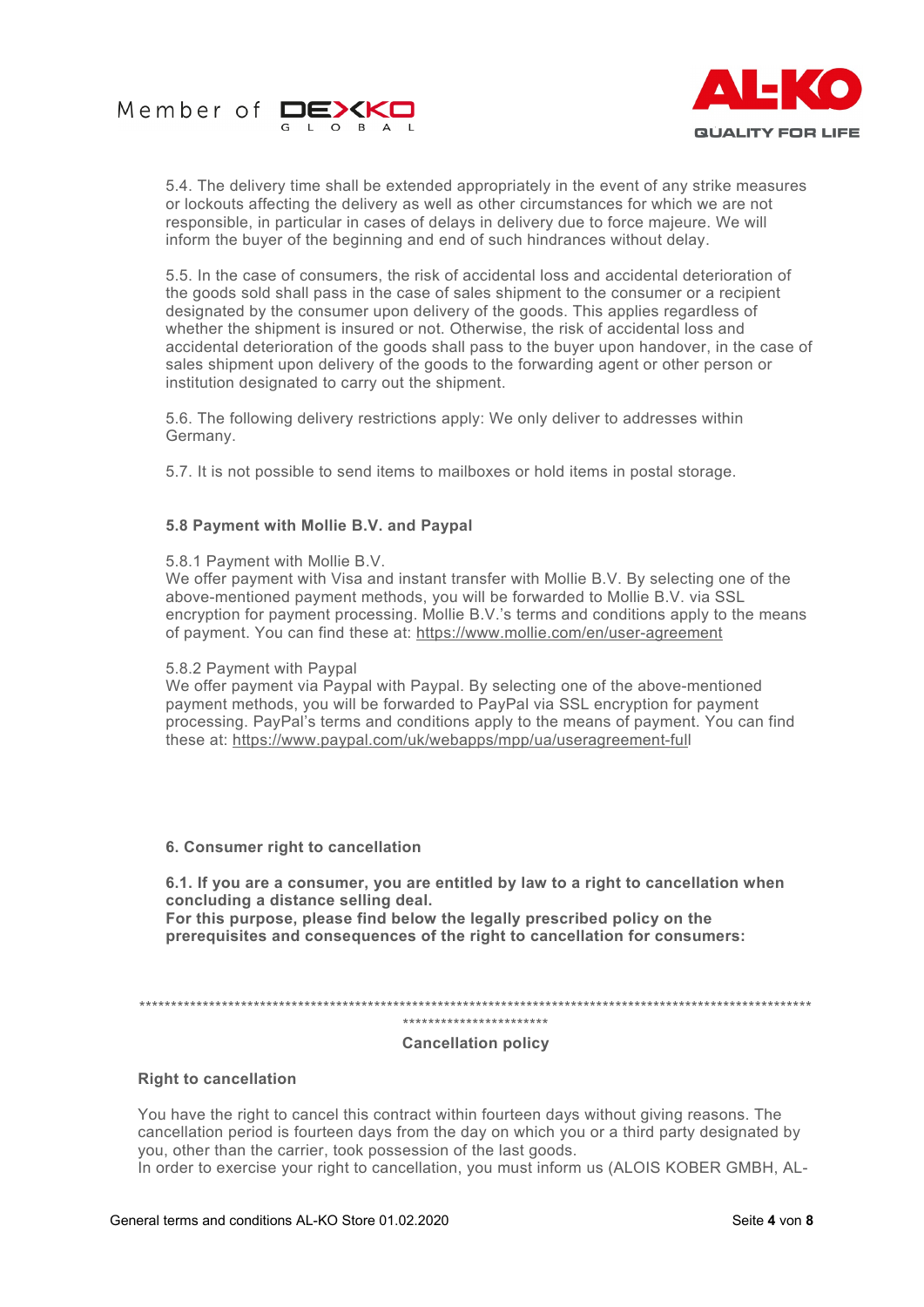



KO Store, Ringstraße 3, D-49434 Neuenkirchen-Vörden, Germany, E-mail: store\_de@alkotech.com, Tel: + 49 (8000) – 255 0300) by means of a clear declaration (e.g. a letter sent by post, fax or e-mail) of your decision to cancel this contract.

You can use the sample cancellation form on our website, although this is not mandatory, or another clear declaration.

In order to comply with the cancellation period, it is sufficient that you send the notification of the exercise of the right to cancellation before the end of the cancellation period.

### **Consequences of cancellation**

If you cancel this contract, we must return to you all payments we have received from you, including the delivery costs (with the exception of any additional costs incurred if you chose a type of delivery other than the inexpensive standard delivery offered by us), but excluding the return delivery costs, without delay and at the latest within fourteen days from the day on which we received the notification of your cancellation of this contract. We will use the same means of payment that you used for the original transaction to process the repayment, unless expressly agreed otherwise with you; in no case will you be charged for this repayment. We may refuse a refund until we have received the goods back or until you have provided proof that you have returned the goods, whichever is earlier.

You must return or hand over the goods to us immediately and in any case within fourteen days at the latest from the day on which you inform us of the cancellation of this contract. The deadline is met if you send the goods before the end of the fourteen-day period. You shall bear the direct costs of returning the goods. This also applies in principle to goods that cannot be returned as a parcel (e.g. forwarding goods). However, we will collect the goods at our expense if the goods cannot be returned normally by post due to their nature and have been delivered to the consumer's home at the time the contract was concluded.

You will only be liable for any loss in value of the goods if this loss in value is due to handling that was not necessary for checking the nature, properties and functionality of the goods.

**End of the cancellation policy** \*\*\*\*\*\*\*\*\*\*\*\*\*\*\*\*\*\*\*\*\*\*\*\*\*\*\*\*\*\*\*\*\*\*\*\*\*\*\*\*\*\*\*\*\*\*\*\*\*\*\*\*\*\*\*\*\*\*\*\*\*\*\*\*\*\*\*\*\*\*\*\*\*\*\*\*\*\*\*\*\*\*\*\*\*\*\*\*\*\*\*\*\*\*\*\*\*\*\*\*\*\*\*\*\*\* \*\*\*\*\*\*\*\*\*\*\*\*\*\*\*\*\*\*\*\*\*\*\*

**6.2 Please find the sample cancellation form in accordance with the legal regulation as follows:**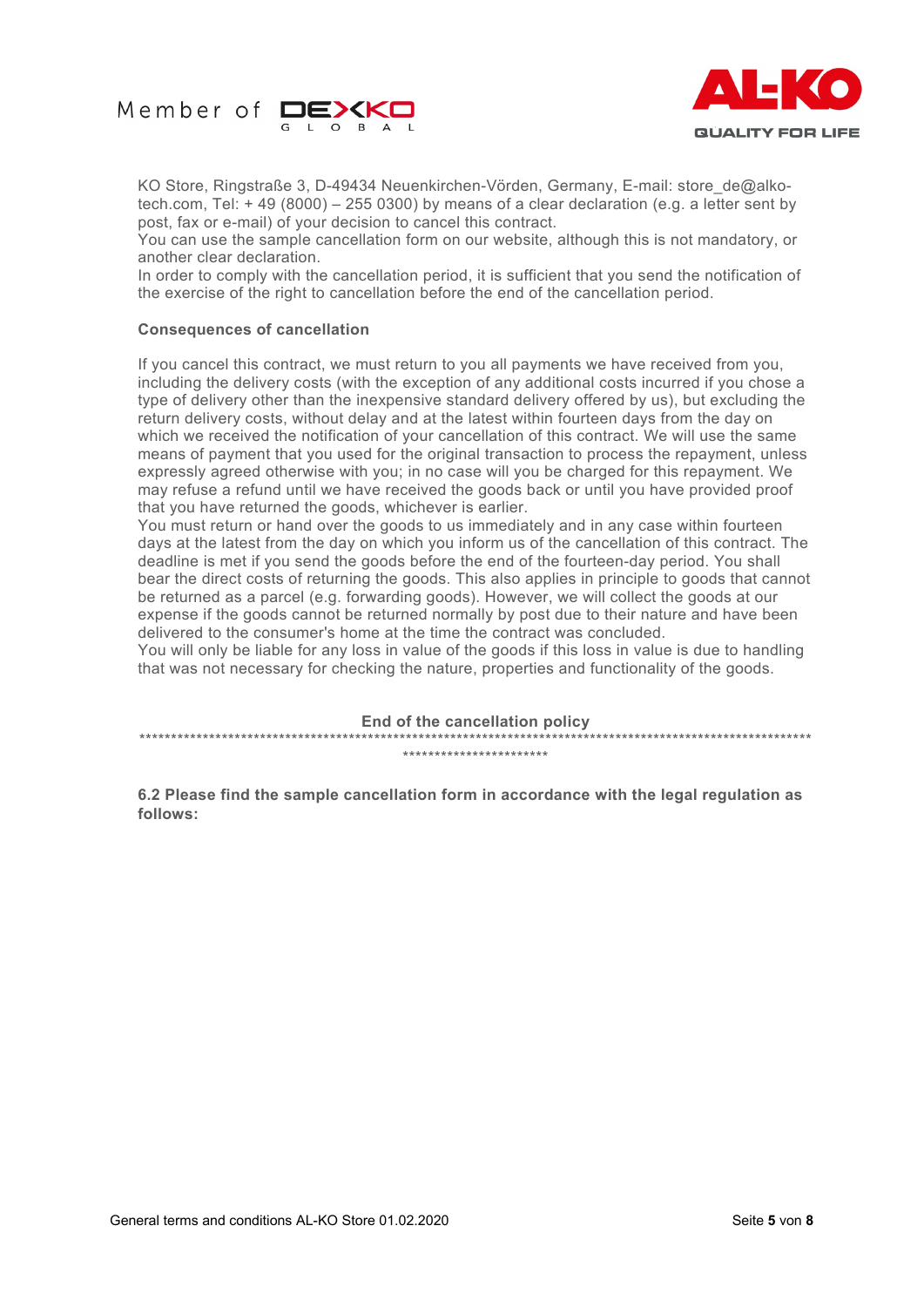



| Member of DEXKO<br>G.                      | $L = Q - B - A - L$                                                       |      |                                                                                                         | <b>GUALITY FOR LIFE</b> |
|--------------------------------------------|---------------------------------------------------------------------------|------|---------------------------------------------------------------------------------------------------------|-------------------------|
| <b>Sample cancellation form</b>            |                                                                           |      |                                                                                                         |                         |
|                                            | If you wish to revoke the contract, please complete and return this form. |      |                                                                                                         |                         |
| <b>ALOIS KOBER GMBH</b><br>AL-KO Store     |                                                                           |      |                                                                                                         |                         |
| Ringstraße 3<br>D-49434 Neuenkirchen-Vöden |                                                                           |      |                                                                                                         |                         |
|                                            |                                                                           |      | I/we hereby revoke the contract concluded by me/us for the purchase of the following goods/provision of |                         |
| the following service:                     |                                                                           | Size |                                                                                                         |                         |
| Quantity                                   | Item number                                                               |      | Description                                                                                             |                         |
|                                            |                                                                           |      |                                                                                                         |                         |
|                                            |                                                                           |      |                                                                                                         |                         |
|                                            |                                                                           |      |                                                                                                         |                         |
|                                            |                                                                           |      |                                                                                                         |                         |
|                                            |                                                                           |      |                                                                                                         |                         |
| Ordered on:                                |                                                                           |      | Received on:                                                                                            |                         |
| Order number:                              |                                                                           |      | <b>Customer number:</b>                                                                                 |                         |
|                                            |                                                                           |      |                                                                                                         |                         |
| Name / Address of the consumer             |                                                                           |      |                                                                                                         |                         |
|                                            |                                                                           |      |                                                                                                         |                         |
| Name                                       |                                                                           |      | <b>Address</b>                                                                                          |                         |
|                                            |                                                                           |      |                                                                                                         |                         |
|                                            |                                                                           |      |                                                                                                         |                         |
| Zip code / City                            |                                                                           |      |                                                                                                         |                         |
|                                            |                                                                           |      |                                                                                                         |                         |
| Date                                       |                                                                           |      | Signature                                                                                               |                         |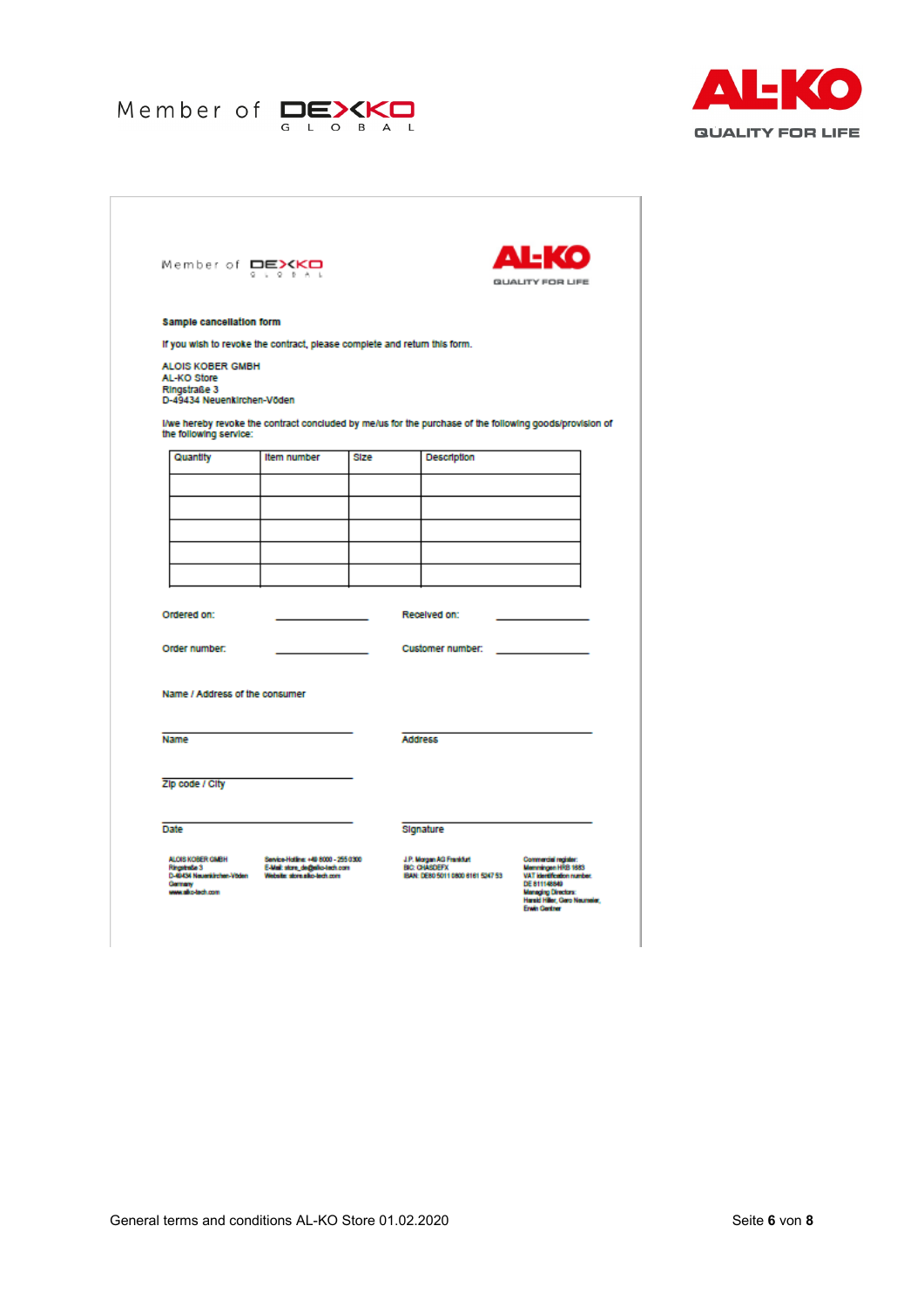



## **6.3. Exclusion of the right to cancellation**

The legal regulations for the exclusion of the right to cancellation  $(\S 312q (2) BGB)$  apply. We reserve the right to invoke the exclusion of the right to cancellation in particular in, but not limited to, the following cases:

- for deliveries of goods which were not prefabricated and for the production of which the consumer's individual selection or determination was decisive or which are clearly tailored to your personal needs

## **7. Retention of title**

The goods remain our property until full payment has been made.

## **8. Warranty and customer satisfaction**

8.1. The statutory warranty regulations shall apply, in particular §§ 434 ff. BGB.

8.2 An additional warranty only exists for goods delivered by us if this was expressly given in the order confirmation for the respective item.

8.3. The customer shall support us in the determination, limitation and documentation of the defects, insofar as this is reasonable for them in good faith in view of the contractual relationship.

8.4. We value your customer satisfaction. You can contact us at any time using one of the contact methods listed at the beginning. We will do our best to consider your request as quickly as possible and will contact you as soon as we receive the documents or your submission or complaint. We may require some time, however, as warranty cases often require the manufacturer's involvement. In the event of complaints, it would be helpful to us if you could describe the subject of the problem as precisely as possible and, if necessary, send copies of order documents or at least state the order number, customer number, etc. If you still do not receive a response from us within 5 working days, please contact us again. In rare cases, e-mails may have been 'caught' in spam filters at our end or at yours, or a message sent by other means may not have reached you or may have been omitted in error. For service requests, please contact our customer service department, which you can reach at the above contact details.

### **9. Liability**

9.1 Any claims for damages from the customer are excluded. Excluded from this are claims for damages by the customer arising from injury to life, limb or health or from the breach of essential contractual obligations (cardinal obligations) as well as liability for other damages based on an intentional or grossly negligent breach of duty by us, our legal representatives or subcontractors. Material contractual obligations are those whose fulfilment is necessary to achieve the objective of the contract.

9.2 In the event of a breach of material contractual obligations, we shall only be liable for any foreseeable damage typical for the contract if this was caused by simple negligence, unless it is a matter of claims for damages by the customer arising from injury to life, limb or health.

9.3 The restrictions of paragraphs 1 and 2 shall also apply in favour of our legal representatives